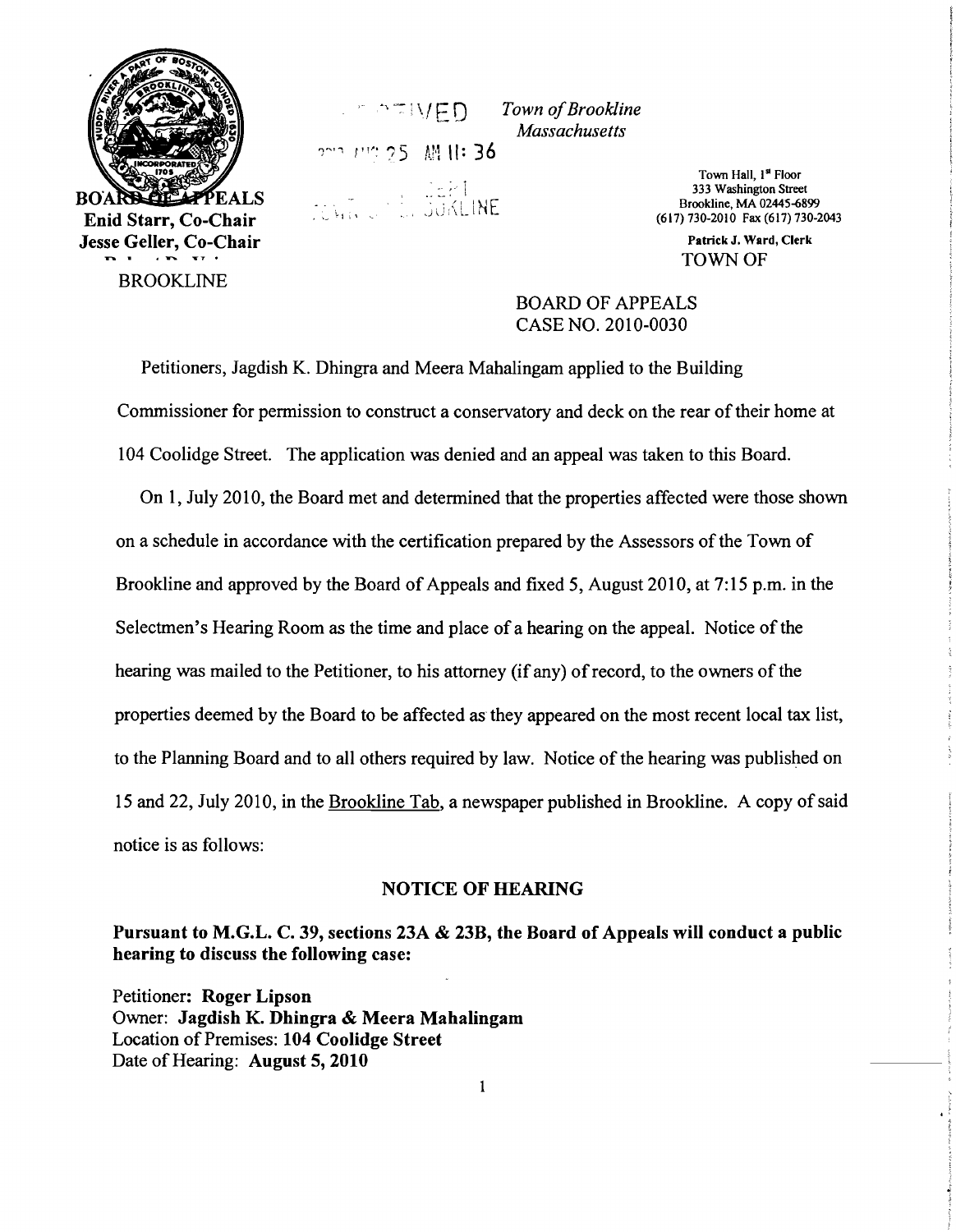Time of Hearing: 7:15 p.m. Place of Hearing: Selectmen's Hearing Room, 6th. floor

A public hearing will be held for a variance and/or special permit from:

- 1. 5.43; Exceptions to Yard and Setback regulations, special permit required.
- 2. 5.60; Side Yard Requirements (main house) variance required.
- 3. 5.70; Rear Yard Requirements, variance required.
- 4. 8.02.2; Alteration or Extension, special permit required

of the Zoning By-Law to construct a conservatory and deck to the rear of their home per plans at 104 Coolidge Street.

Said premise located in a T-5 (two family) residence district.

*Hearings, once opened, may be continued by the Chair to a date and time certain. No further notice will be mailed to abutters or advertised in the TAB. Questions regarding whether a hearing has been continued, or the date and time ofany hearing may be directed to the Zoning Administrator at* 617-734-2134 *or check meeting calendar at:http://calendars. town. brookline. ma. uslMasterTownCalandarl?FormID=158.* 

The Town of Brookline does not discriminate on the basis of disability in admission to, access to, *or operations ofits programs, services or activities. Individuals who need auxiliary aids for*  effective communication in programs and services of the Town of Brookline are invited to make *their needs known to the ADA Coordinator, Stephen Bressler, Town of Brookline, 11 Pierce Street, Brookline, MA 02445. Telephone:* (617) *730-2330; TDD* (617) *730-2327.* 

## Enid Starr Jesse Geller Robert De Vries

At the time and place specified in the notice, this Board held a public hearing. Present at the hearing was Chairman, Jesse Geller and Board Members Christopher Hussey and Mark Zuroff. Attorney Roger Lipson of Goldenberg, Walters, Lipson, 7 Harvard Street Brookline, MA 02446, presented the case for his clients before the Board.

Attorney Lipson described the property at 104 Coolidge Street as a 2.5-story two-family home located north of the JFK Crossing commercial district. Built in 1895, this structure is distinguished by its hipped roof with gabled roof dormers, an off-centered flat-roofed front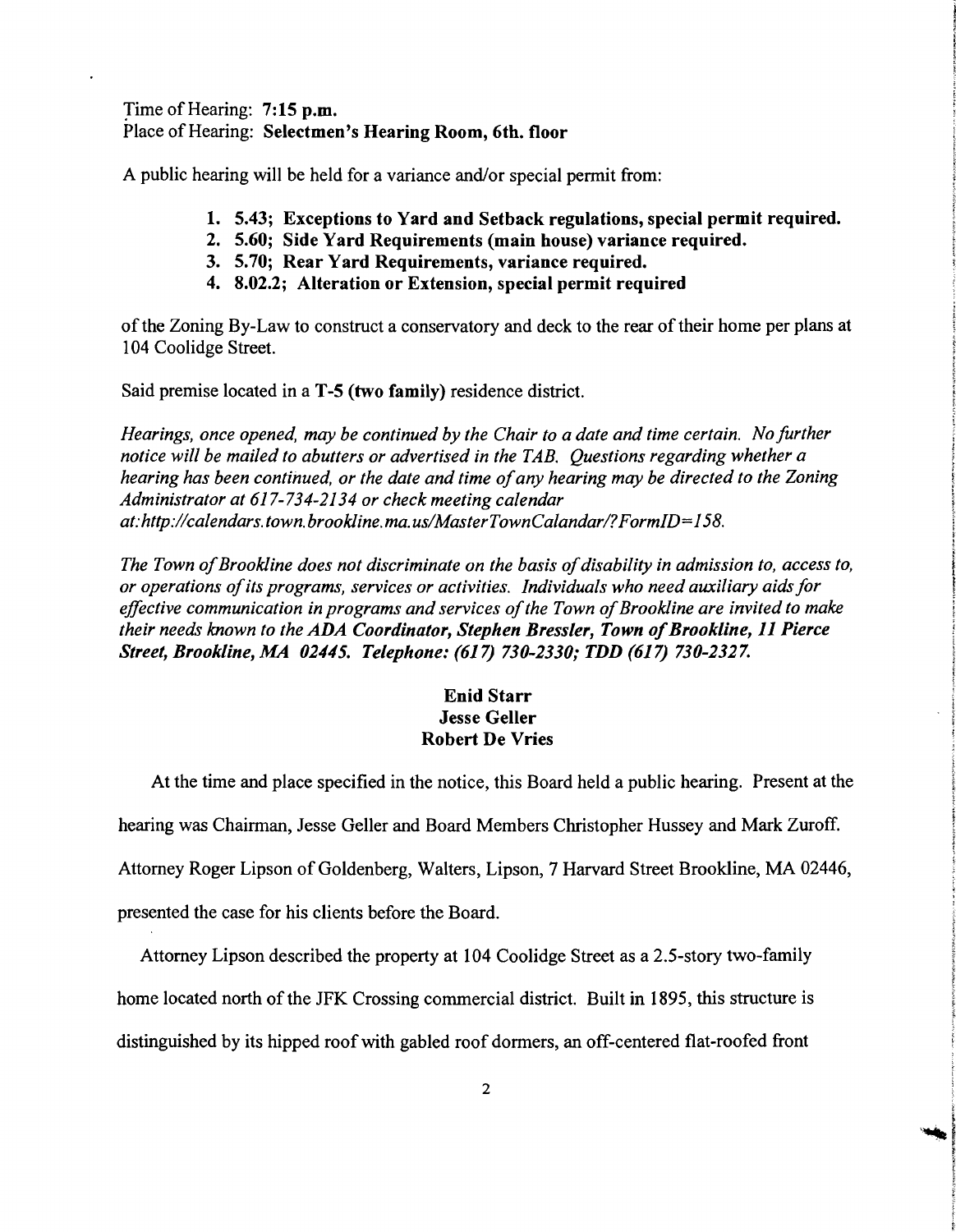porch, and its unique detailing on the front center dormer. The property includes a driveway along the south side of the house. There is an existing deck at the rear of the dwelling, approximately 8' x 22' in dimension. There is another 5' x 14' covered porch along the north side of the dwelling which provides access to the second unit. The surrounding neighborhood consists of mostly residential uses including single-family, row and two-family houses, as well as multi-family structures. Attorney Lipson presented two letters of support for the project, one from a neighbor at 107 Thorndike Street and another from the direct abutter at **110** Coolidge Street.

Attorney Lipson said that the owners, Jagdish K. Dhingra and Meera Mahalingam are proposing to construct a conservatory and new deck at the rear of their home. The proposed 16.5' x 16.5' conservatory would be built on the footprint of the existing deck and extend an additional 8.5' into the rear yard. Two sets of French doors from the kitchen will open up into the conservatory. Additionally, the existing canopy and trellis would be removed to accommodate the new addition. The conservatory's facades would be composed of an array of glass windows and doors with clapboard siding installed along the lower portions of the structure. The conservatory would include a slightly pitched gabled roof, with a height of 12'4" from the base ofthe deck. A single French door on the side would lead to a small porch and stairway, centered on the south side of the conservatory, providing access to the yard. The proposal calls for a 6.9' x 11.2' deck to be built along the north side of the conservatory, with a stairway extending towards the rear of the property for additional yard access. The deck would extend to nearly align with the wall of the north side of the dwelling. Detailing and railings would complement the existing features and architecture of the house. Framed lattice skirting would be installed as a base to the elevated deck and conservatory. The *AlC* condenser unit would be relocated from its existing

3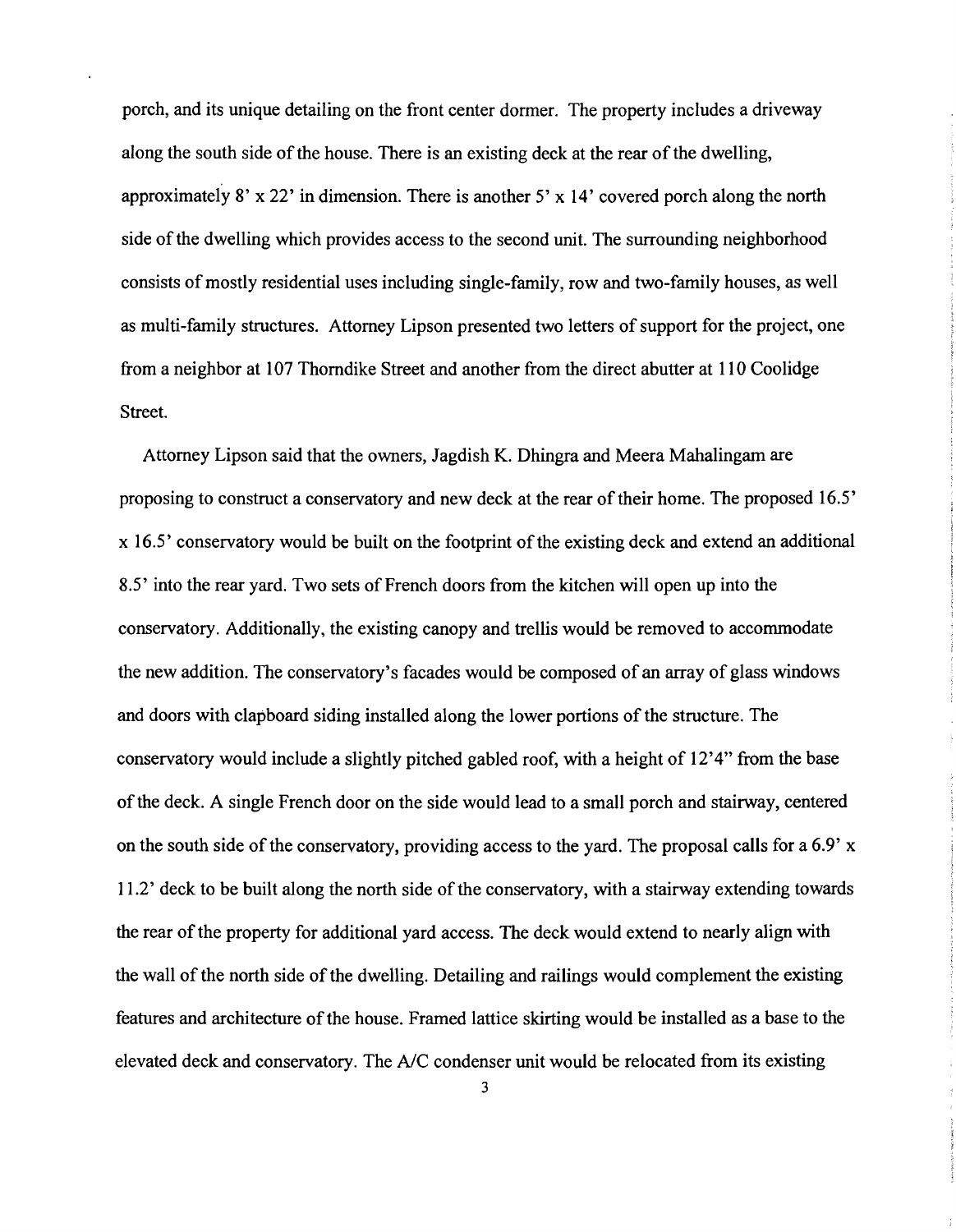location behind the northwest corner of the house to behind the side porch, shifting it within 3-4 feet of the side property line.

Attorney Lipson said that his client's needed rear setback relief which could be granted by the Board under  $\S$ 5.43 of the Zoning By-Law. As to the counterbalancing amenities required by this section of the By-Law, Attorney Lipson stated that the extensive plantings shown on the landscape plan provided the necessary amenities. Attorney Lipson reported that although the pre-existing, non-conforming structure does not conform to the side yard requirements, the addition is compliant.

The Chairman asked whether anyone wished to speak in favor or in opposition to the proposal before the Board. No one rose to speak.

Courtney Synowiec, Planner, delivered the findings of the Planning Board.

Section 5.43 - Exceptions to Yard and Setback Regulations

Section 5.60 - Side Yard Requirements

Section 5.70 - Rear Yard Requirements

Section 8.02.2 – Alteration or Extension: A special permit is required to alter a pre-existing nonconforming structure.

| <b>Dimensional Requirements</b>          | Required Allowed Concerning Chanoned |                          |           |                       |
|------------------------------------------|--------------------------------------|--------------------------|-----------|-----------------------|
| <b>Rear Yard Setback</b>                 | 30 feet                              | 33.8 feet                | 17.3 feet | Special Permit*       |
| <b>Side Yard Setback</b><br>(Main House) | 10 feet                              | 6.9 feet                 | 13.9 feet | Complies**            |
| Side Yard Setback (Deck)                 | 6 feet                               | 10 feet<br>(approximate) | 7 feet    | Complies <sup>†</sup> |

\*Under *Section 5.43*, the Board of Appeals may substitute by special permit other dimensional requirements for yards and setbacks if counterbalancing amenities are provided.

\*\*The dwelling has a pre-existing non-conforming side setback that is not being altered with this proposal. The proposed addition meets side setback requirements.

tUnder *Section* 5.63, uncovered decks may not extend more than six feet to the property line.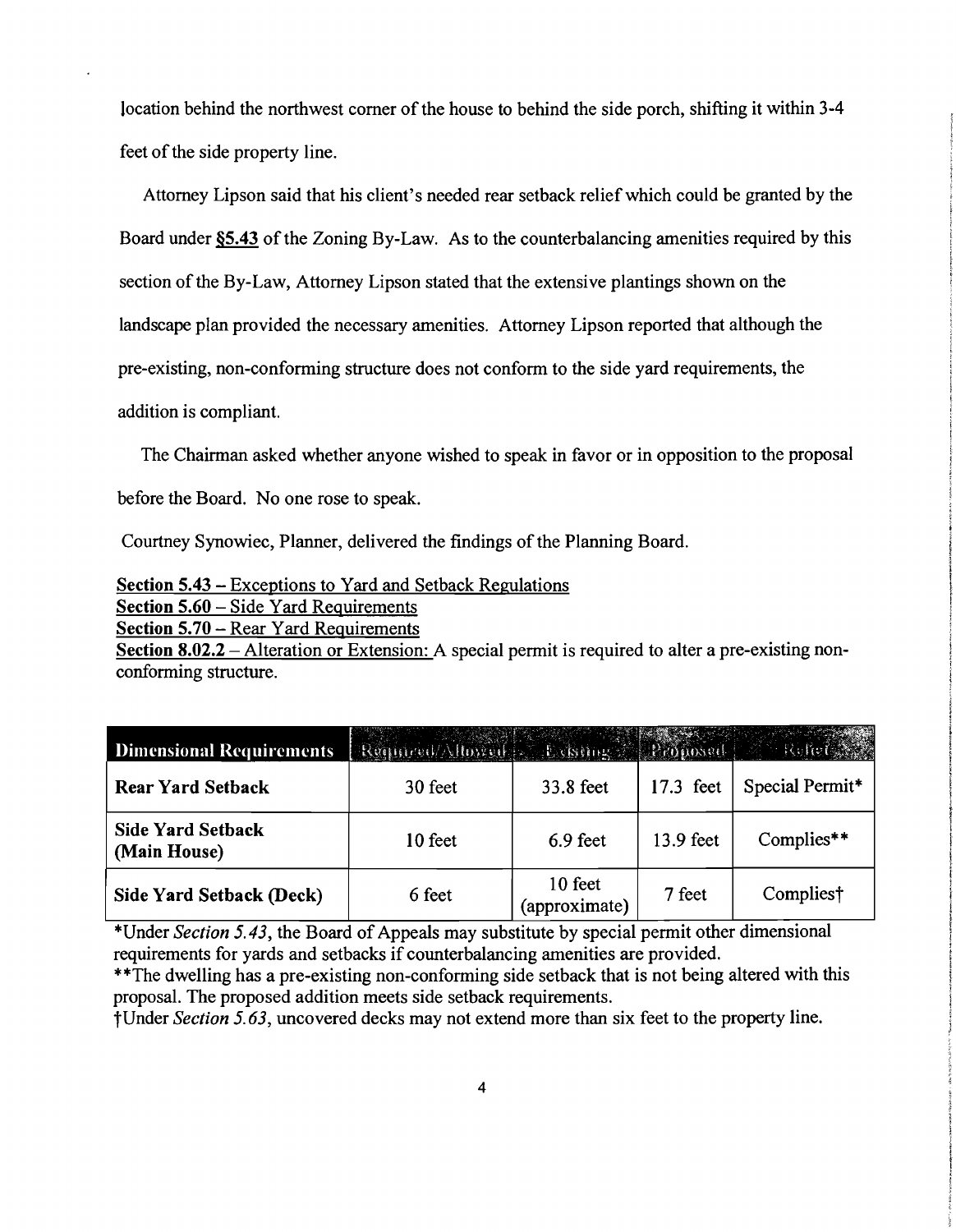· Ms. Synowiec reported that the Planning Board was not opposed to the proposed construction of a rear conservatory and deck. The addition is attractively designed to integrate well with the existing house and is not expected to have a detrimental impact on the neighborhood. However, there are concerns about the close proximity of the relocated AC condenser unit in relation to the side property line, which could be addressed through use of proper counterbalancing amenities and screenings. Therefore, the Planning Board recommends approval of the plans prepared by Malcolm MacKenzie, Registered Architect, dated 5112110, and the site plan prepared by Bruce Bradford, P.L.S., dated 4/25/10, subject to the following conditions:

- 1. Prior to the issuance of a building permit, final elevations, indicating all materials, shall be submitted to the Assistant Director for Regulatory Planning for review and approval.
- 2. Prior to the issuance of a building permit, a final landscaping plan indicating all counterbalancing amenities, shall be submitted for review and approval to the Assistant Director of Regulatory Planning.
- 3. Prior to the issuance of a building permit, the applicant shall submit to the Building Commissioner for review and approval for conformance to the Board of Appeals decision: 1) a final site plan stamped and signed by a registered engineer or land surveyor; 2) final building elevations stamped and signed by a registered architect; and 3) evidence that the Board of Appeals decision has been recorded at the Registry of Deeds.

The Chairman then called upon Michael Shepard, Building Commissioner, for the report from the Building Department. Mr. Shepard reported that the plans seemed well drawn and expected the conservatory to be an asset to the home in particular and the neighborhood in general. As to the location of the relocated condenser unit for the air conditioning, Mr. Shepard reported that he considers these units to be accessory structures and therefore limited to at least a six foot setback from the property line. He said the unit was being relocated to accommodate the new deck. Mr. Shepard opined that since extensive relief was being requested in the rear yard, an appropriate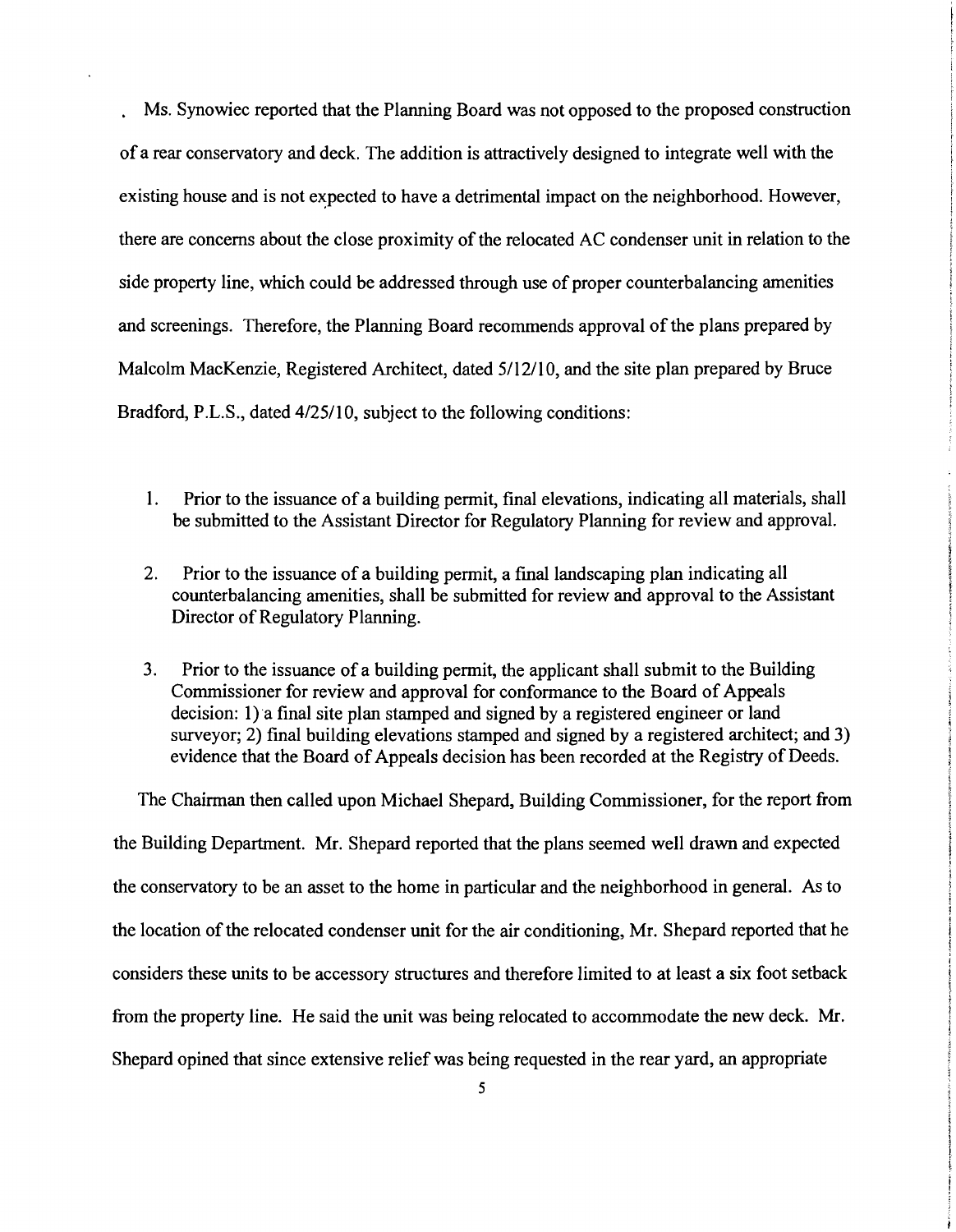amenity might be the relocation of this unit away from the property lines to be less of an acoustical burden to the neighbors. Mr. Shepard reported that he was supportive of the conditions recommended by the Planning Board and if approved would insure the addition is built in accordance with the conditions and the requirements of the state building code.

During deliberations the Board Members spent considerable time speaking about the condenser issue, at one point asking the petitioner if he would be willing to move the unit farther away from the property line. The petitioner responded that he would move the unit to a more suitable location recognizing the Board's concern regarding the issue.

The Board, having deliberated on this matter and having considered the foregoing testimony, concludes that it is desirable to grant Special Permits and that the petitioner has satisfied the requirements necessary for relief under **Section 5.43** subject to completion of the counterbalancing amenities as herein below provided, Section 8.02 and Section 9.05 of the Zoning By-Law with respect to the relief requested, except relief necessary for installation of the air conditioner condenser within the side yard property line set back, and made the following specific findings pursuant to **Section 9.05** of the Zoning By-Law:

- a. The specific site is an appropriate location for such a use, structure, or condition.
- b. The use as developed will not adversely affect the neighborhood.
- c. There will be no nuisance or serious hazard to vehicles or pedestrians.
- d. Adequate and appropriate facilities will be provided for the proper operation of the proposed use.

Accordingly, the Board voted unanimously to grant the requested relief subject to the following conditions:

**1. Prior to the issuance of a building permit, final elevations, indicating all materials,**